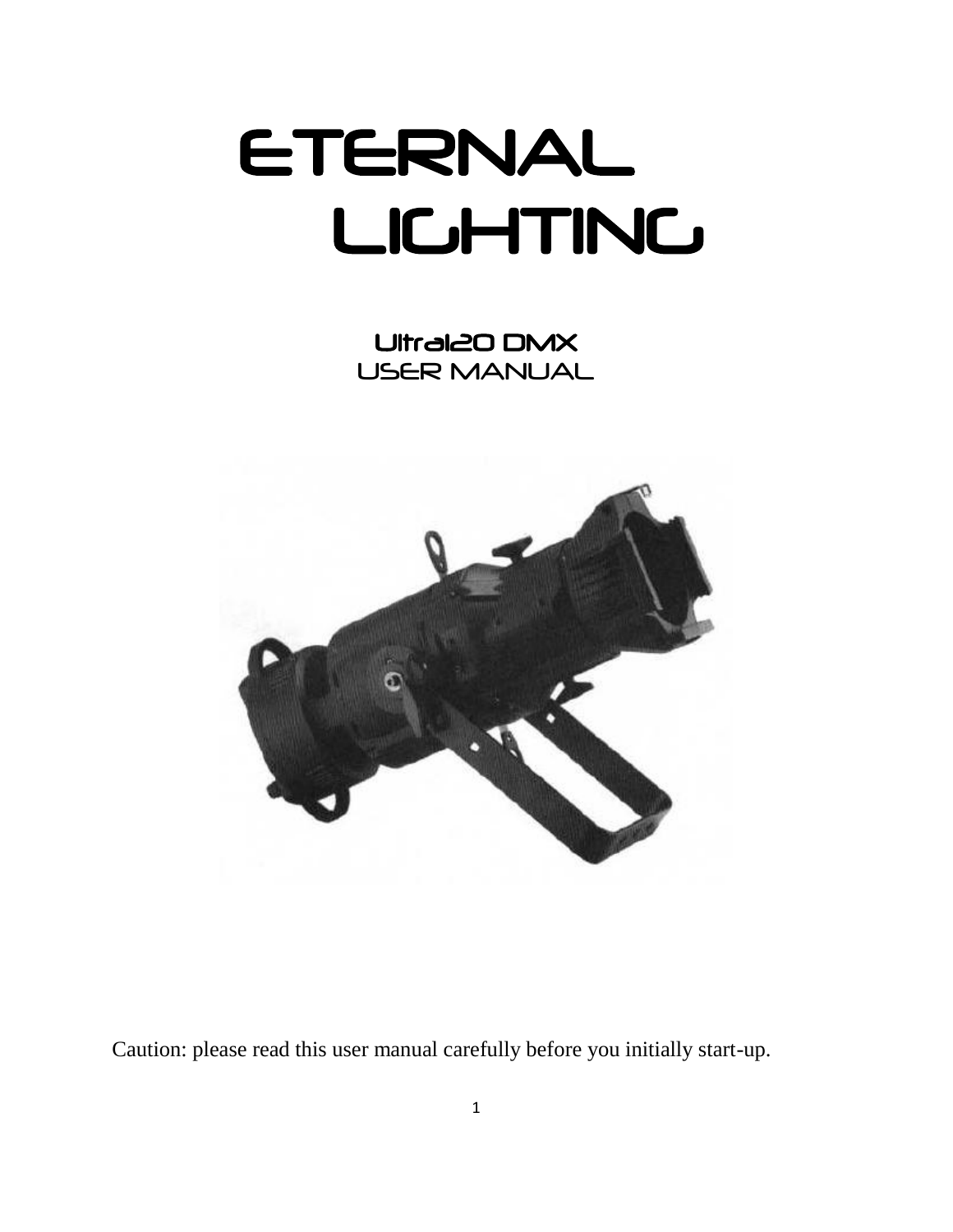#### **TABLE OF CONTENTS**

#### **INSTRUCTION DESCRIPTION OF THE DEVICE**

- 1. Profile
- 2. Overview
- 3. Specification data
- 4. Photographic chart
- 5. Safety warning

#### **INSTALLATION**

- 1. Installing
- 2. DMX 512 connection
- 3. Connection with mains
- 4. The use of color frame
- 5. The use of gobo frame
- 6. Use iris
- 7. Replacing fuse
- 8. Focus

#### **OPERATION** 8

- 1. Description of the keys
- 2. Menu
- 3. Basic setting
- 4. DMX protocol

#### **APPENDIX** 9

Problem and solution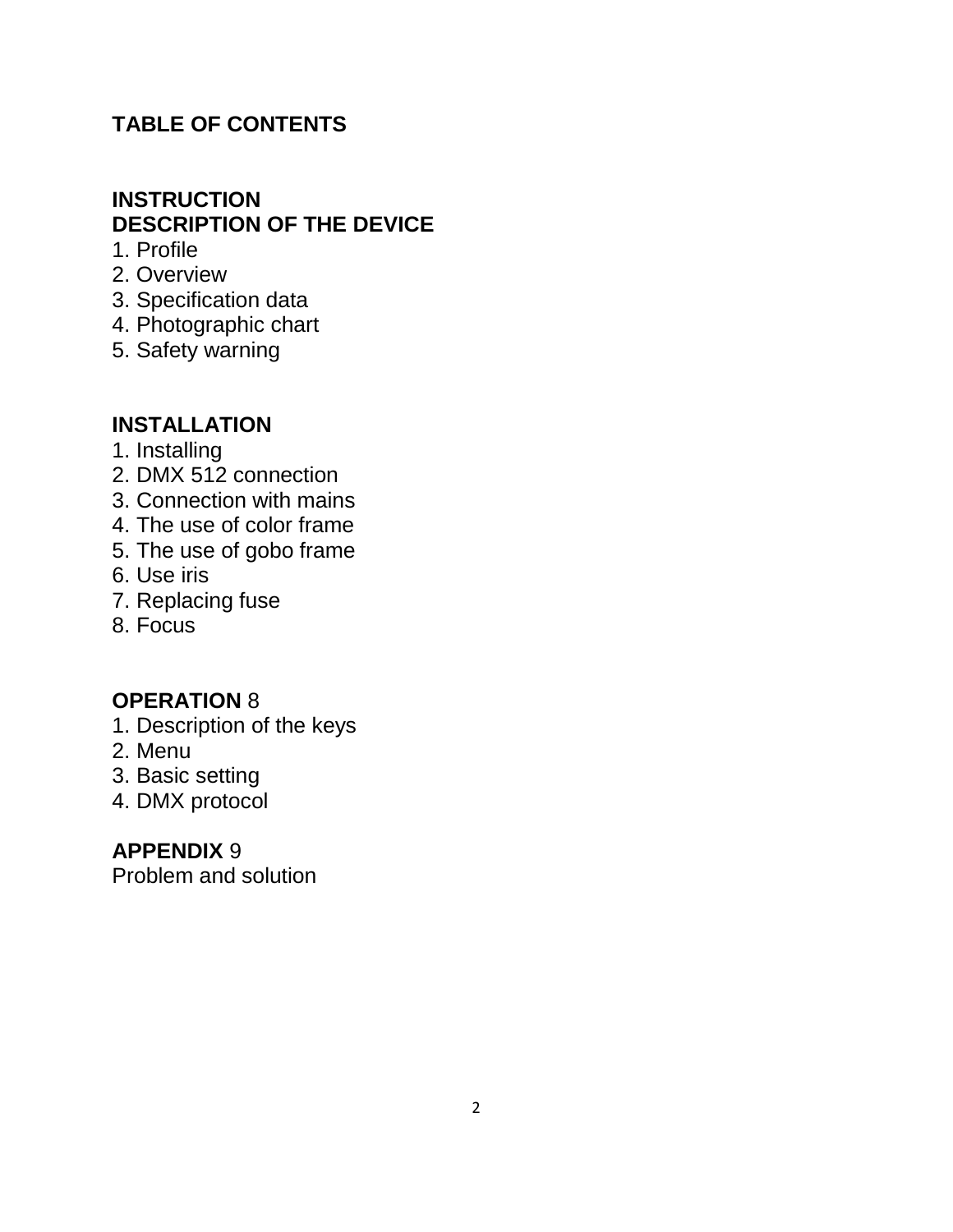#### **INTRODUCTION**

Thank you for purchasing the ULTRA120 DMX. It is a powerful and versatile device.

# **DESCRIPTION OF THE DEVICE**

1. Profile

With the idea of energy saving and environmental protection, this device uses lower power consumption. The device housing cover is made of used the new

high strength heat resistance engineering plastics, giving the ULTRA120 DMX a beautiful shape and smooth lines. The designing and manufacturing is in compliance with the IEC standard. The product conforms to the international standard DMX512 agreement. The device can be controlled in single use and also can be controlled in many units. The device is suitable in large-scale theatrical performance halls, wedding venues, night clubs, and so on.

2. Overview



## 3. SPECIFICATION

- Lamp: Heliarray 100W series/Edison 100W
- Power Supply: AC100V-250V, 50HZ/60HZ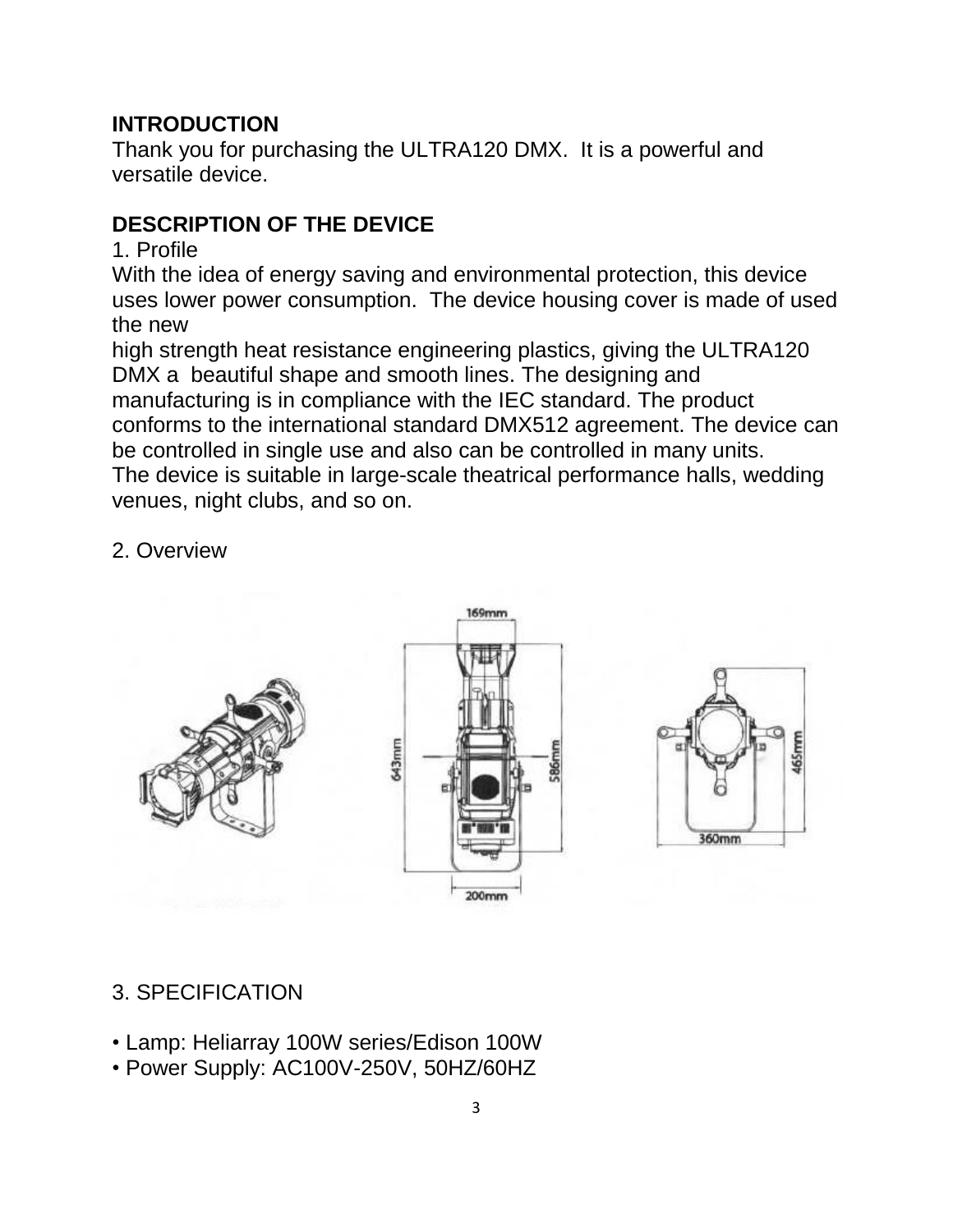- Power consumption: 150w
- Small volume, lightweight
- High quality optical system
- Different lens available (19°/26°/36°/50°)

# 4. Photographic Chart



## 5. Safety Warning

Every person involved with the installation, operation and maintenance of this device has to be qualified

• User must follow the instructions of this manual

• Unqualified person cannot open the housing cover and operate the device, or the dealer will not accept liability for any resulting defects or problems.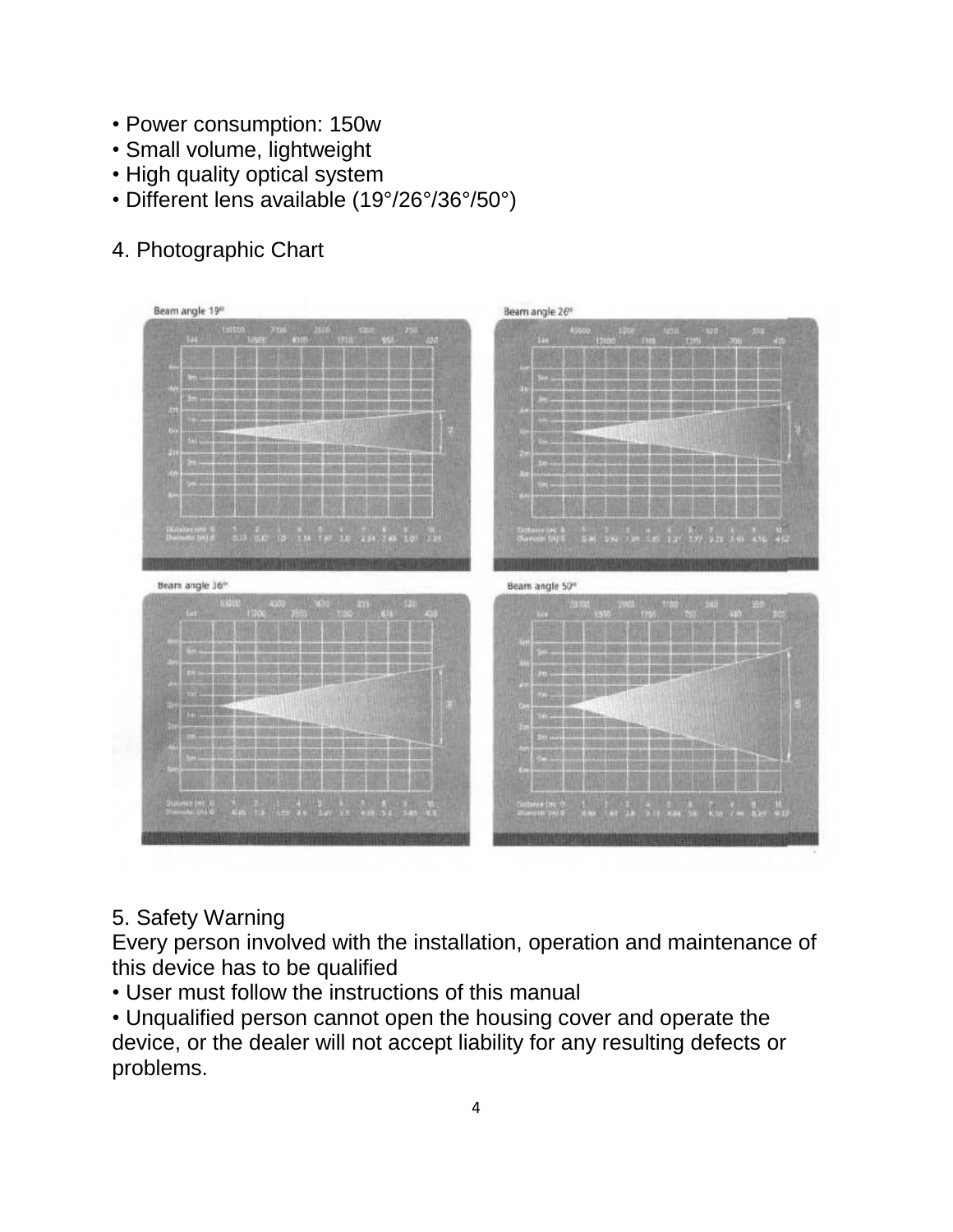• The device against rain and moisture

Warning notes:

• Power supply: AC100V-250V,50HZ/60HZ

• Make sure the power switch is off, the power plug, outlet and the earth connection is in well condition before connecting the device with the mains.

• Please use qualified power plug and outlet. Never connect the power cord of this device with other electrical equipment.

• During move and installation, make sure the device not crashed with metal parts and other tough materials.

• Always disconnect from the mains, when the device is on installation and dismantled

• The minimum distance between light-output and the illuminated surface must be more than 50cm.

• The device must only be installed on a non-flammable surface. In order to safeguard sufficient ventilation, leave 50 cm of free space around the device. Please note that heat sensitive objects may be deformed or damaged by the emitted heat.

• During the operation the housing becomes very hot! Do not operate the device for 15 minutes after switching off.

• The maximum ambient temperature Ta =  $45^{\circ}$ C must never be exceeded.

The maximum housing temperature  $Tb = 80^{\circ}$ C must never be exceeded. • For indoors use.

• Replace any visible cracked protective shield, filters and lens.

• The protective shield filters and lens will require weekly cleaning as smoke fluid tends to build up residues, reducing the light output very quickly.

# **INSTALLATION**

## **1. Installation**

• When installation, keep the device far away the heat sensitive objects and explosives. Sensitive objects, leave at least 50CM of free space around the device.

• When the device put on horizontal place, the device must be placed directly in place, and devices must be secured with a mounting holder.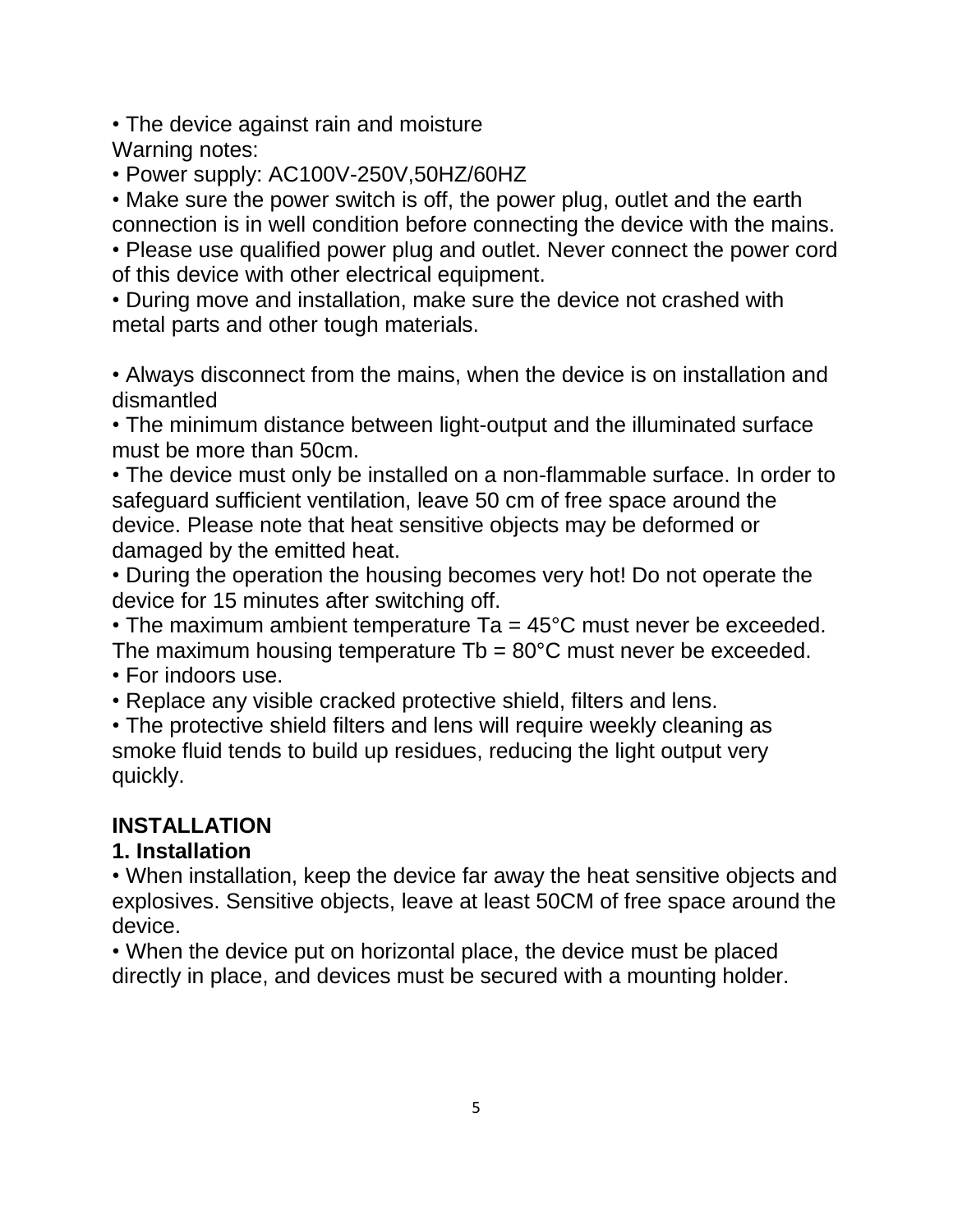

• When rigging the devices on the truss and the head face to the floor. Insert the quick-lock fasteners of the first mounting holder into the respective holes on the bottom of the device. Tighten the quick-lock fasteners fully clockwise. Install the second mounting holder. And the safety rope must be used at same time.



• Please use qualified safety-rope, which can hold at least 10 times the weight of the fixture. You must only use safety ropes with quick links with screw cap. Pull the safety rope through the hole on the bottom of the base and over the trussing system etc. Insert the end in the quick link and tighten the fixation screw. A safety rope which already hold the strain of a crash or which is defective must not be used again.

#### **2. Dmx512 connection**

• Please use xlr-xlr wires to connect the dmx output of the controller with the dmx input of the first device, and connect the dmx output of the first device with the dmx input of the second device, always connect one output with the input of the next device until all devices are connected.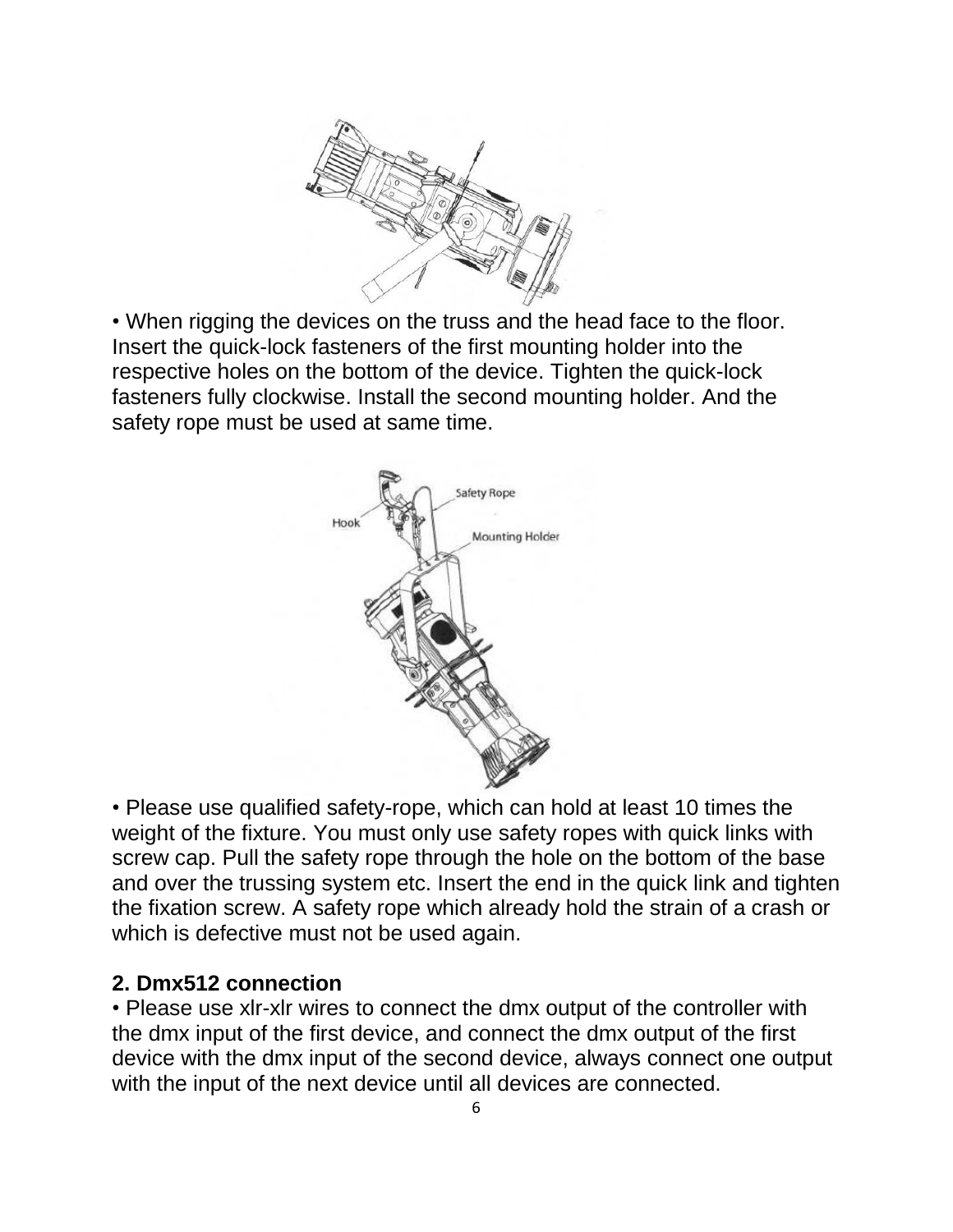

• Please use qualified xlr-xlr dmx cables.

# **3. Connection with mains**

• The person involved with the power connection must be qualified, and has the electrical engineering certificate.

- Connect the device to the mains with the power plug.
- The earth has to be connected.
- Power consumption 150W, input power supply AC100V-250V, 50/60Hz.

# **4. The use of color frame**

• Take out the color frame, loosen the screws, insert the color and lock the screws again

• Insert the color in the slot.



# **5. The use of gobo frame**

• Take out the gobo frame, loosen the screws, insert the gobos and lock the screws again

• Insert the gobo in the slot.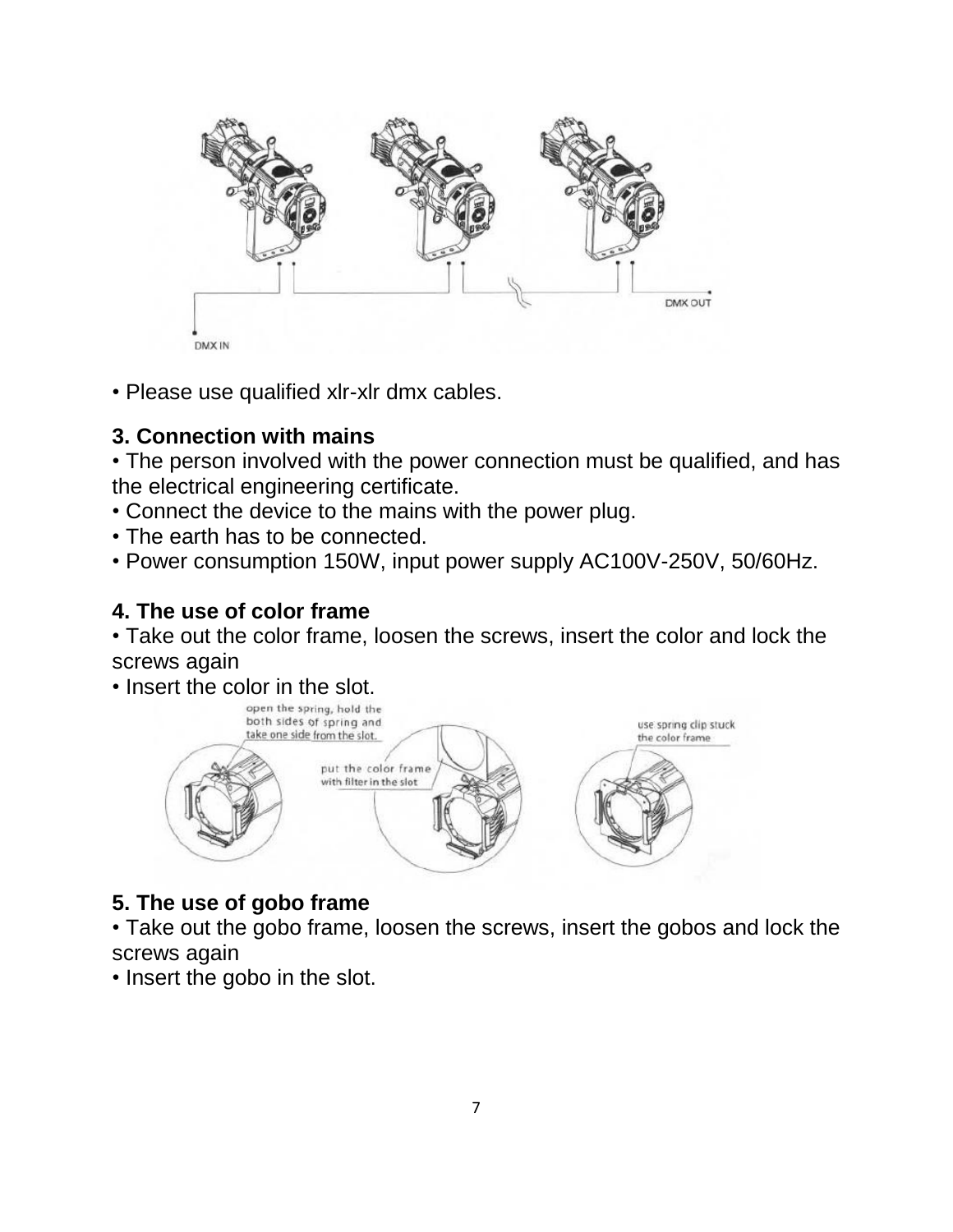

#### 6. Use iris

Iris is not included when the projector leave factory, user can purchase the iris if needed.

Loosen the screws and insert the iris.



#### 7. Replacing fuse

- Before replacing the fuse, unplug mains lead.
- Procedure:

Step 1: Unscrew the fuse holder on the rear panel with a fitting screwdriver from the housing (anti-clockwise).

Step 2: Remove the old fuse from the fuse holder.

Step 3: Install the new fuse in the fuse holder.

Step 4: Replace the fuse holder in the housing and fix it.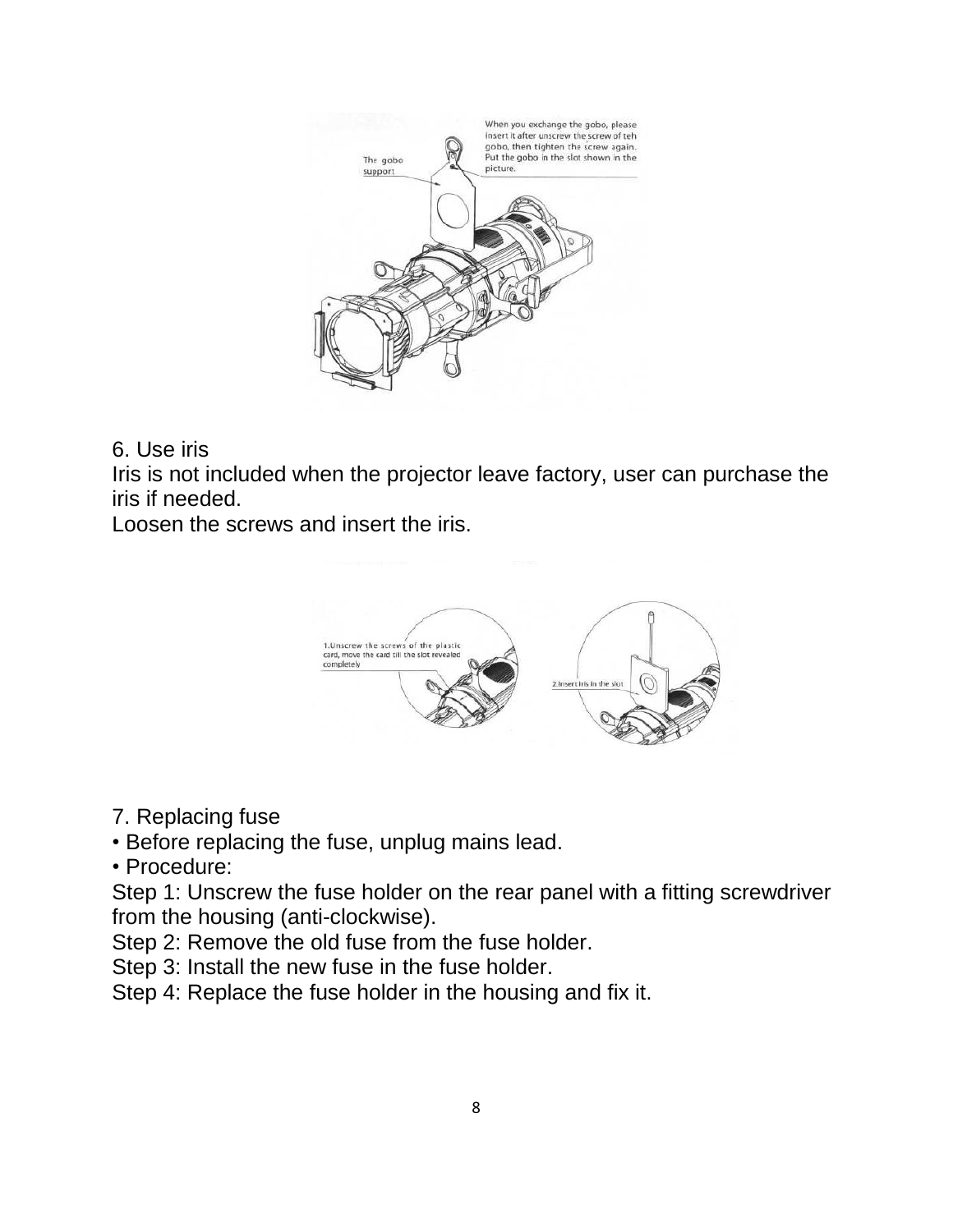8. Focus

• The objective lens cylinder is usually shrinked before leaving factory, after connect the projector to the mains, user may loosen the screws and pull out the lens cylinder, till the white light output circular is clearly presented, locking the two screws tightly.

• When the projection distance is changed, user can follow previous operating steps and focus the projector.



# **OPERATION**

## **1. Description of the keys**

- 1. Description of the keys
- **C** ESC:
- **CENTER;**
- **ODOWN;**
- $\bullet$  UP.



**2. Menu**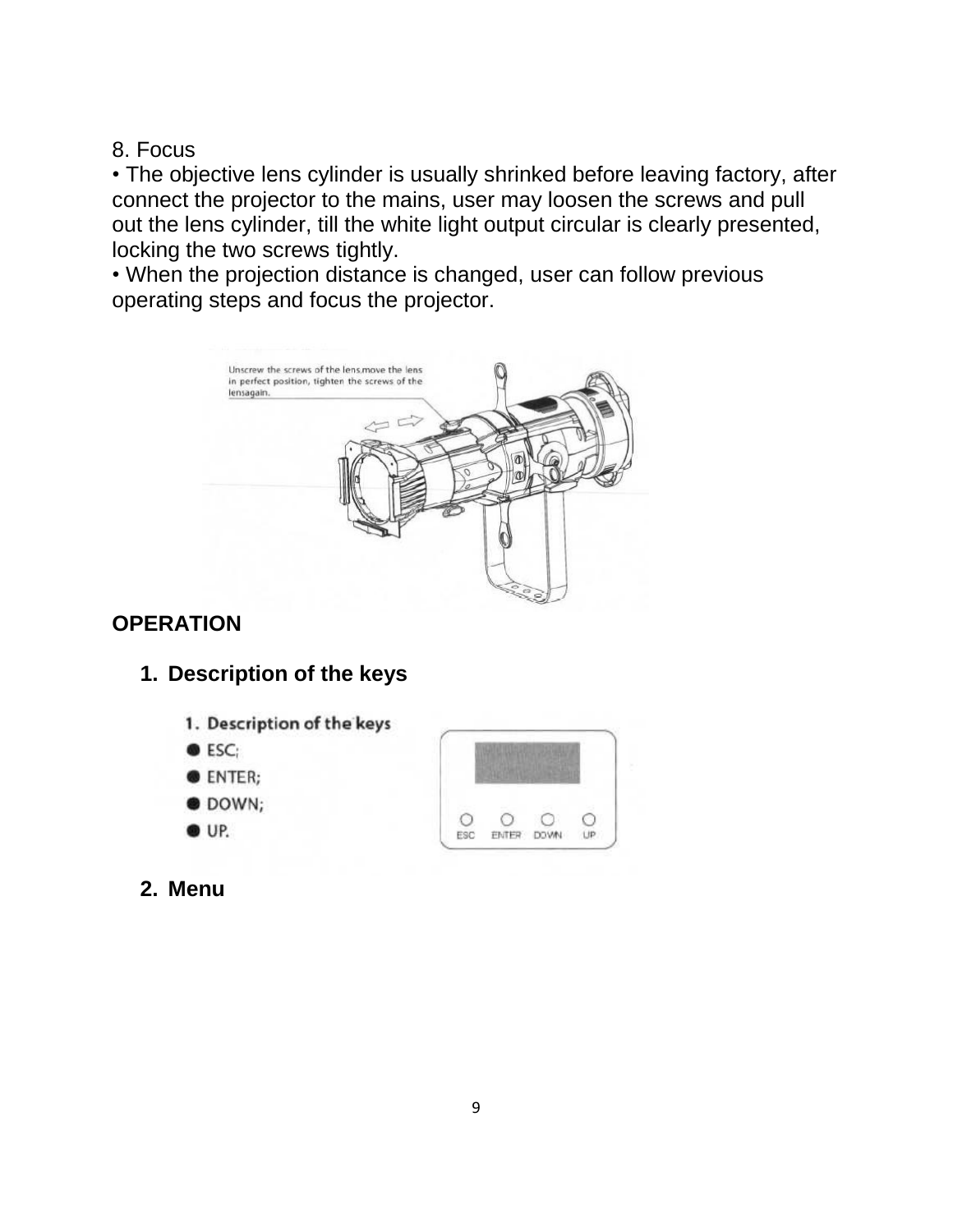

#### **3. Basic setting**

- [Address 001] is the default setting, the device display will show the message *[A 001]*
- Press [ENTER] key and select *[A 001];* Use the [UP] and [DOWN] keys to select required address [A001-512**]** and press to confirm or to cancel and return to the main menu. Press [ENTER] key to return and confirm
- Press [DOWN] key to select [dENO], press [ENTER] key into [5c00-16], Use the [UP] and [DOWN] keys to select [Sc00- 16] **,** press [ENTER] to return and confirm ;
- Press [DOWN] key to select [NASE], press [ENTER] key and use the [UP] and [DOWN] keys to select [ON/OFF], press [ENTER] to return and confirm.
- Press [DOWN] key to select [rESt], press [ENTER] key and use the [UP] key to select [OFF], press [ENTER] to return and confirm.

# **4. Dmx protocol**

| <b>EFFECT</b>                        | <b>NUMERIC</b> | CHANNEL |
|--------------------------------------|----------------|---------|
| Dimmer intensity 0-100%              | $000 - 255$    |         |
| Open                                 | $000 - 025$    |         |
| Strobe, the speed from slow to quick | $026 - 225$    |         |
| Open                                 | $226 - 255$    | 72      |